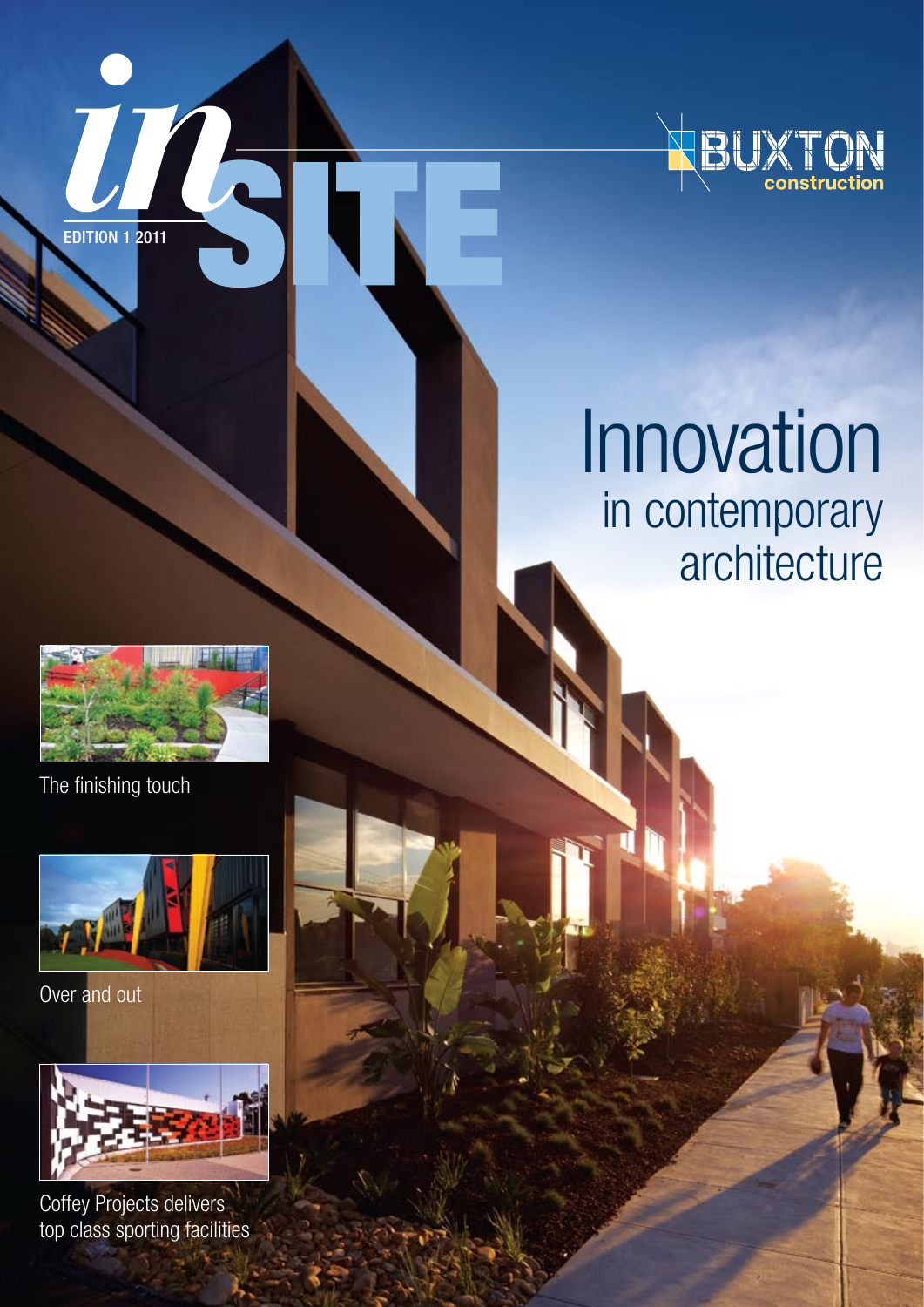### **Welcome**

Welcome to the first Insite for 2011. Competition within this industry has ramped up significantly now that the majority of projects funded by the government's stimulus package have been completed. With fewer projects available the construction industry is starting to look at ways of doing things better. This philosophy is certainly not new to Buxton Construction which has actively pursued innovation for many years now.

I have long held the view that our industry is based on three basic elements: time, budget and quality. None of these meshes with either of the other two, but all three are inexorably linked to the final outcome. In building, as is the case with any other major financial outlay, the purchaser gets what they pay for with the quality of the end-product dictated, to a significant extent, by the price they are prepared to pay.

At Buxton Construction it has always been our overriding objective to provide every client with the best possible product their money can buy within the stipulated construction period. However, in the current climate the enormous pressure on wages from EBA negotiations and the flow on to administrative salaries is adding to the challenges associated with achieving this goal. The position is also exacerbated by a shortage of staff in an industry that has consistently experienced difficulties recruiting the right people.

Buxton Construction recruits the most appropriately qualified people for specific roles, provides training and development opportunities, then rewards them financially for their performance. Of course, the ongoing success of this process is dependent on the capacity of any construction company to generate a fair and reasonable return on their operations.

**Best wishes Andrew Briggs Managing Director**

# The finishing touch

Buxton Construction was awarded a contract by Caulfield Grammar School for landscaping the area surrounding the \$5 million multi-purpose gymnasium complex it recently completed at the Wheelers Hill campus. The landscape architect for the works, Land Design Partnership Pty Ltd, has worked with the school since the mid-2000s, and developed a master plan to meet its requirements for garden, play and recreational spaces. "As Buxton Construction had built the complex we were pleased they were the successful tenderer and have the opportunity to put the finishing touches to the project," Land Design Partnership director Leslie Mohr said.

The landscaping features a blend of evergreen plants and deciduous trees, which are designed to frame rather than screen the new building, as well as an all-weather play area with synthetic

turf. "There were several important considerations we had to factor into our planning to ensure the new work fitted with the master plan and delivered robust, but aesthetically pleasing garden areas, that could flourish with minimum water." The design task was made more challenging because of drainage issues and constraints that dictated what was appropriate to the steeply sloping site.

Established in the mid-1990s, Land Design Partnership specialises in finding creative design solutions and is well recognised for its ability to comprehend, analyse and solve land-related problems. The firm has highly qualified landscape architects, many of whom possess multiple qualifications and wideranging experience. "Our main focus is Melbourne and regional Victoria and we undertake every stage of projects from master planning right through to construction." Leslie added.



Landscaping at Caulfield Grammar School Wheelers Hill campus.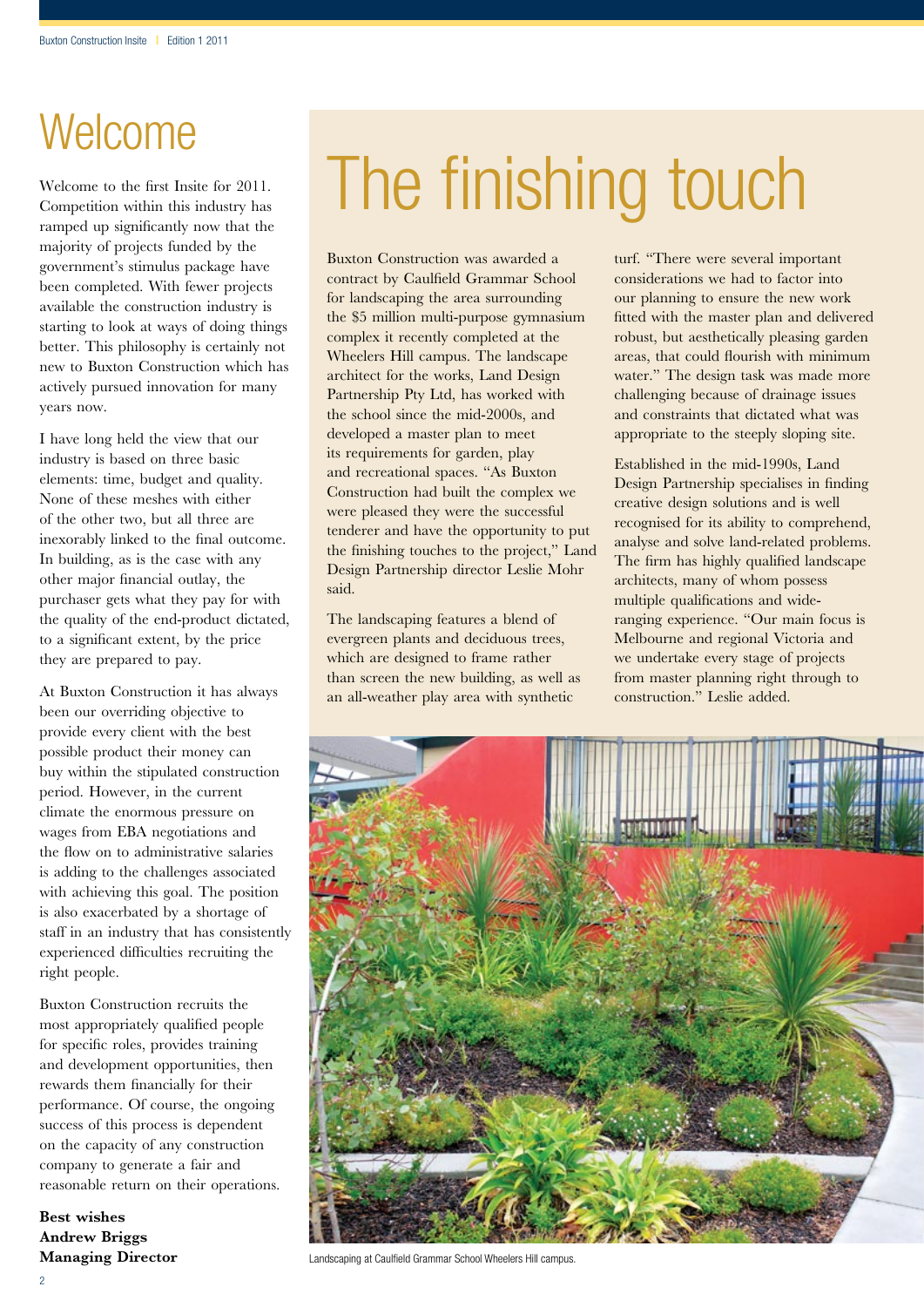

## Suters Architects receives global recognition

Highly regarded for its innovation, aesthetics and functionality, Suters Architects was recognised in the top 100 World Architecture Firms in 2011.

Designer of the Richmond Football Club training and administration facilities recently completed by Buxton Construction, Suters Architects, is a multi-disciplinary architecture firm with more than 170 staff across offices in

Melbourne, Brisbane, Sydney, Newcastle and Cairns.

The practice has developed specialised expertise in a wide range of project types including health and aged care, community and children's services facilities, education, municipal, leisure and recreation projects as well as in the hospitality and commercial sectors.

The practice, which provides industryleading depth of knowledge in civic/ recreational facility planning, enjoys a solid reputation for achieving project goals and client satisfaction. Responsive to clients' needs, Suters Architects offers consultancy services in architecture, interior design and urban planning with associated resources in town planning and landscape architecture.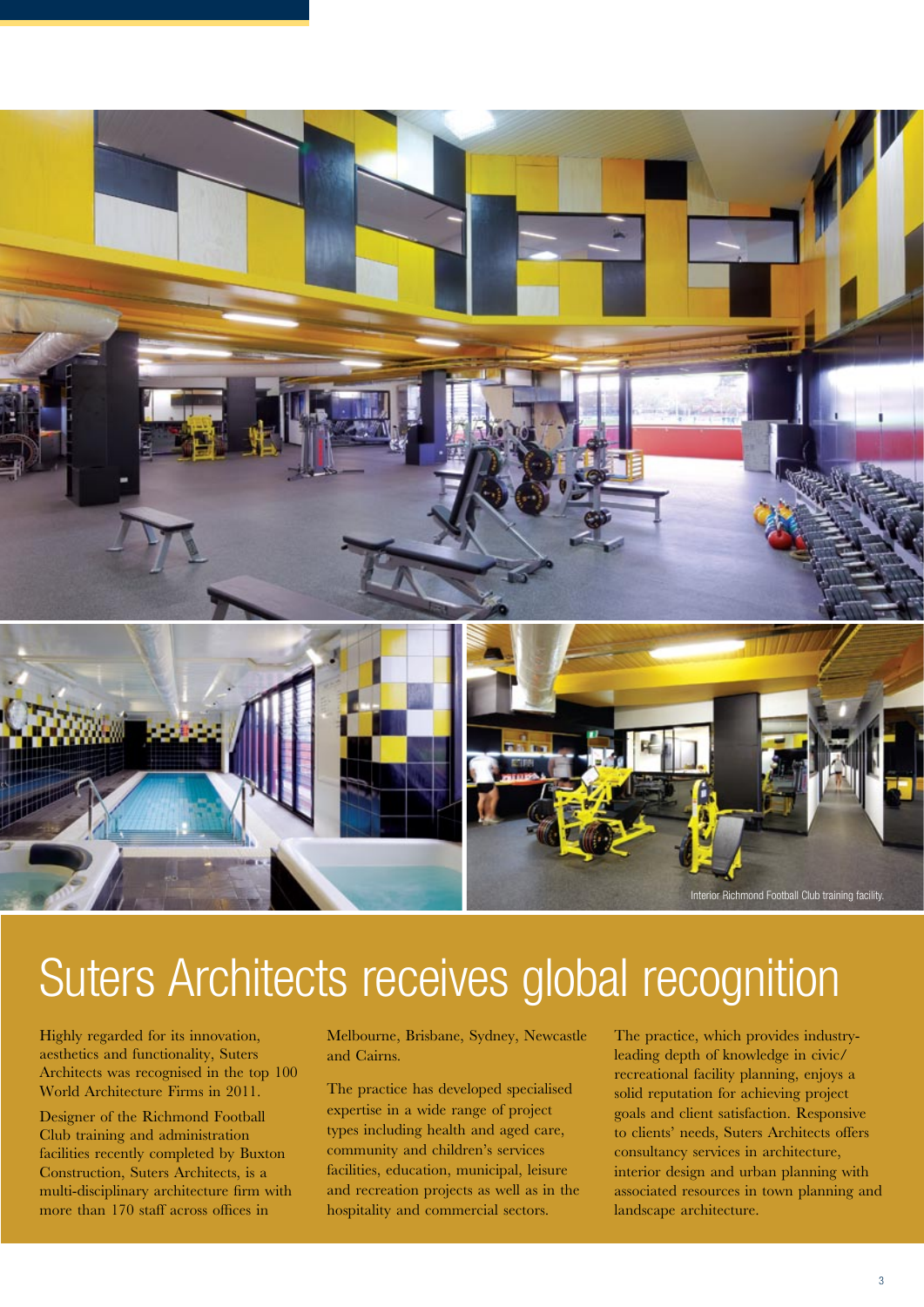### Over and out

### **Buxton Construction has handed over two major projects since the last edition of Insite.**

### Tigers' heritage preserved

Richmond Football Club's distinctive new yellow and black colorbond-clad training and administration building at Punt Road oval was designed by Suters Architects to reflect the proud history and culture of one of Victoria's oldest and most decorated sporting entities. "The site is known universally as Tigerland so we had the freedom to create an architectural theme that supporters would identify with the club," said project architect Josh McAlister. The contemporary design was inspired by the image of players linking arms and pounding out a rousing rendition of the club's theme song after a victory. But while the aesthetic appeal of the exterior of the building was an important aspect of the redevelopment, functionality was the keystone of the design brief. "A considerable amount of research was conducted in the preliminary stages to ensure the design fulfilled the club's present and future needs, and at the same time, was compatible with community activities."

Comprising three levels, the ground floor of the building incorporates state-of-the-art facilities including medical and amenities rooms, cold water recovery pool, spas and ice bath as well as a heated and humidified chamber to acclimatise players for games in warmer climates.

Zones which are used for purposes such as game-plan meetings and player performance reviews are highly secured and soundproofed. Upper levels include players' recreational areas, an auditorium and meeting rooms which double as community facilities, a function area with operable walls, a bar and a commercial kitchen. The building houses the Indigenous Institute which incorporates training courses in the commercial kitchen as part of its operations. "Buxton Construction has been exceptionally flexible with any requirements of the club and gone out of its way to ensure minimum disruption to daily activities," Josh McAlister added.



### Hawthorn development provided challenges

The \$23.8 million residential and commercial complex at 117 – 119 Camberwell Road Hawthorn was designed to meet a 5 Green Star rating by the Greenhouse Council of Australia and a 5-star ABGR rating. The project consists of two discrete zones side by side; one with six levels of apartments, the other a ground-floor café plus four levels of office space above.

Originally comprising five levels of apartments, the design was amended during the construction period to include two 280 square-metre penthouses on top of the residential structure. "Adding the penthouses required an additional post-tension slab, consequently there were column reconfiguration and detailing issues that had to be overcome," principal of Watson Young Architects, Colin Watson said. The revised design added to the challenges presented by restricted site space, especially in relation to the delivery of construction materials and positioning of scaffolding, which had to be suspended from the top of the building.

The development has access-controlled basement parking together with storage cages for residents. Conventional pre-cast concrete panels and reinforced concrete block-work are combined with alucobond panels, extensive glazing, bluestone and coloured glass screens to give the building a distinctive contemporary façade. A timber and stone foyer with an imposing water feature and LED lighting add character to the commercial office entrance while the apartments are accessed via a porte cochere and a tastefully decorated foyer with timber panelling and the rich burgundy carpet used throughout all common areas.

The penthouses and the 41 apartments include balconies and feature airconditioning, mosaic tiling, marble bench tops and refuse chutes. "Our role as the building's architect was made easier by Buxton Construction's willingness to work through buildability issues, conciliatory approach and co-operation throughout every stage of what was, at times, a challenging project."

*At the time of going to print the apartments and penthouses were handed over with the office space and café scheduled for completion in June 2011.*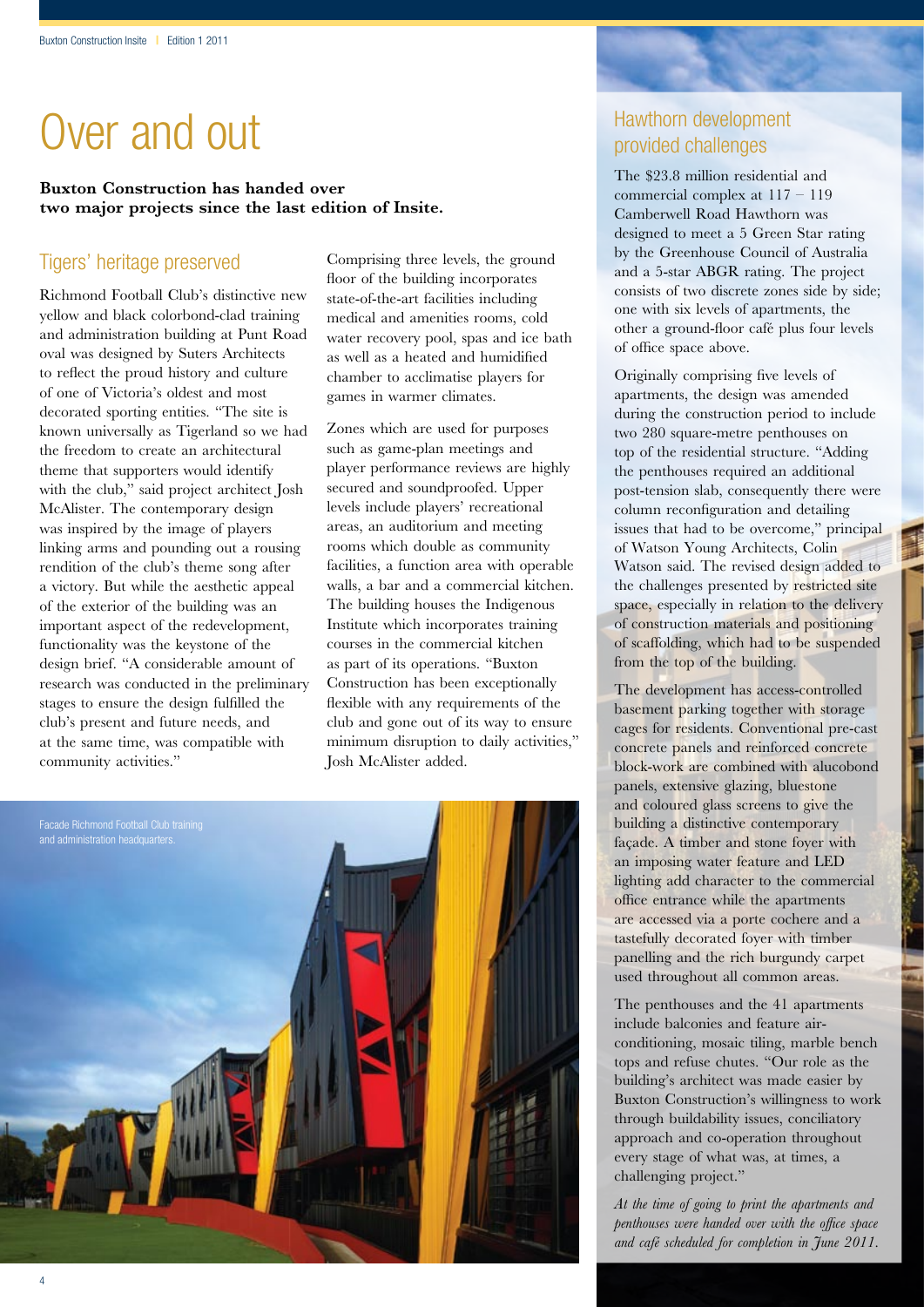# Innovation in contemporary architecture

Architect for the recently completed \$23.8 million commercial and residential complex in Camberwell Road Hawthorn, Watson Young, was formed in 2004 by Colin Watson and Adrian Young based on almost 20 years' experience gained in the industry.

Under the leadership of Colin and Adrian the company has flourished in its pursuit of contemporary architecture as it seeks to consolidate its reputation within the industry. A mid-sized practice, Watson Young is involved in a broad range of projects including the master planning and design of several largescale commercial and retail complexes, the creation and development of exciting interiors and, more recently, a diverse range of residential establishments.

Watson Young was also the architect for a \$13 million, four-storey building consisting of serviced apartments and office suites that Buxton Construction completed at 3 Male Street Brighton.

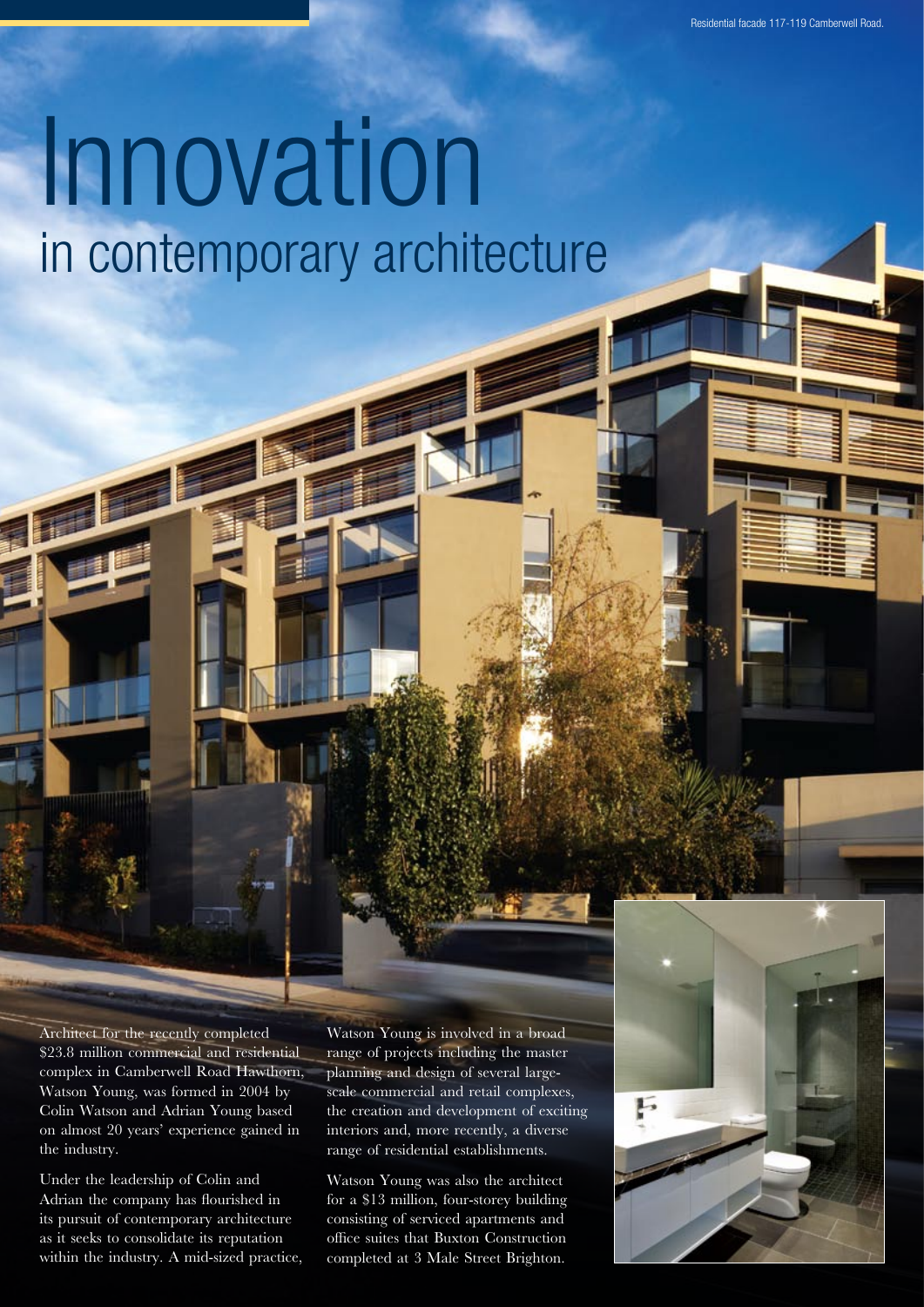

# Coffey Projects delivers top class

Coffey Projects, project manager for the training and administration headquarters Buxton Construction recently completed for AFL clubs, St Kilda and Richmond, is a division of publicly listed global company Coffey International.

"With the completion of these projects both clubs have facilities that are the equal of, or better than, those of their

AFL rivals," said Coffey Projects Rob McFee, project director for both jobs. Feedback Rob has received from St Kilda Football Club indicates the players and coaching staff are delighted with their upgraded facilities while the administration staff consider the new headquarters vastly superior to their former offices. "The community facilities at the centre have also been warmly

welcomed by residents of the Frankston municipality." Richmond's striking yellow and black landmark building at Punt Road Oval was handed over during the second week of March, in time for a major fund-raising dinner which significantly boosted the Tigers' fighting fund at the start of the 2011 AFL season. "Unlike Seaford, which was a greenfield site, this project presented numerous

### Executive appointment

Buxton Construction is delighted to announce the appointment of Chris Loritsch to the position of construction manager. Chris, who has been an associate director of Buxton Construction for some time, joined the company in 1999 as a project manager and has extensive experience in residential, commercial and industrial projects as well as high-profile retail and office fit-outs. In his new role Chris is accountable for supervising all facets of construction, ensuring OH&S regulations are strictly adhered to on all sites, industrial relations and quality assurance. The principal responsibility is to focus on delivery to ensure that projects are completed



on time and to the quality Buxton is renowned for. Chris plays a pivotal role in labour allocation, team selection, staff recruitment and monitoring the development of Buxton's apprentices.

He mentors and trains on-site staff and liaises with clients and consultants wherever necessary to ensure projects progress smoothly and on schedule. "We have a lot of talent within the company and it's my role to provide encouragement and mentoring to give them every opportunity to achieve their full potential." Commenting on Chris' appointment managing director Andrew Briggs said, "Chris is a highly experienced and capable building executive with exceptional people skills who is dedicated to producing the optimum result for every client. I have no doubt he will play a key role in Buxton Construction's continuing development in the coming years."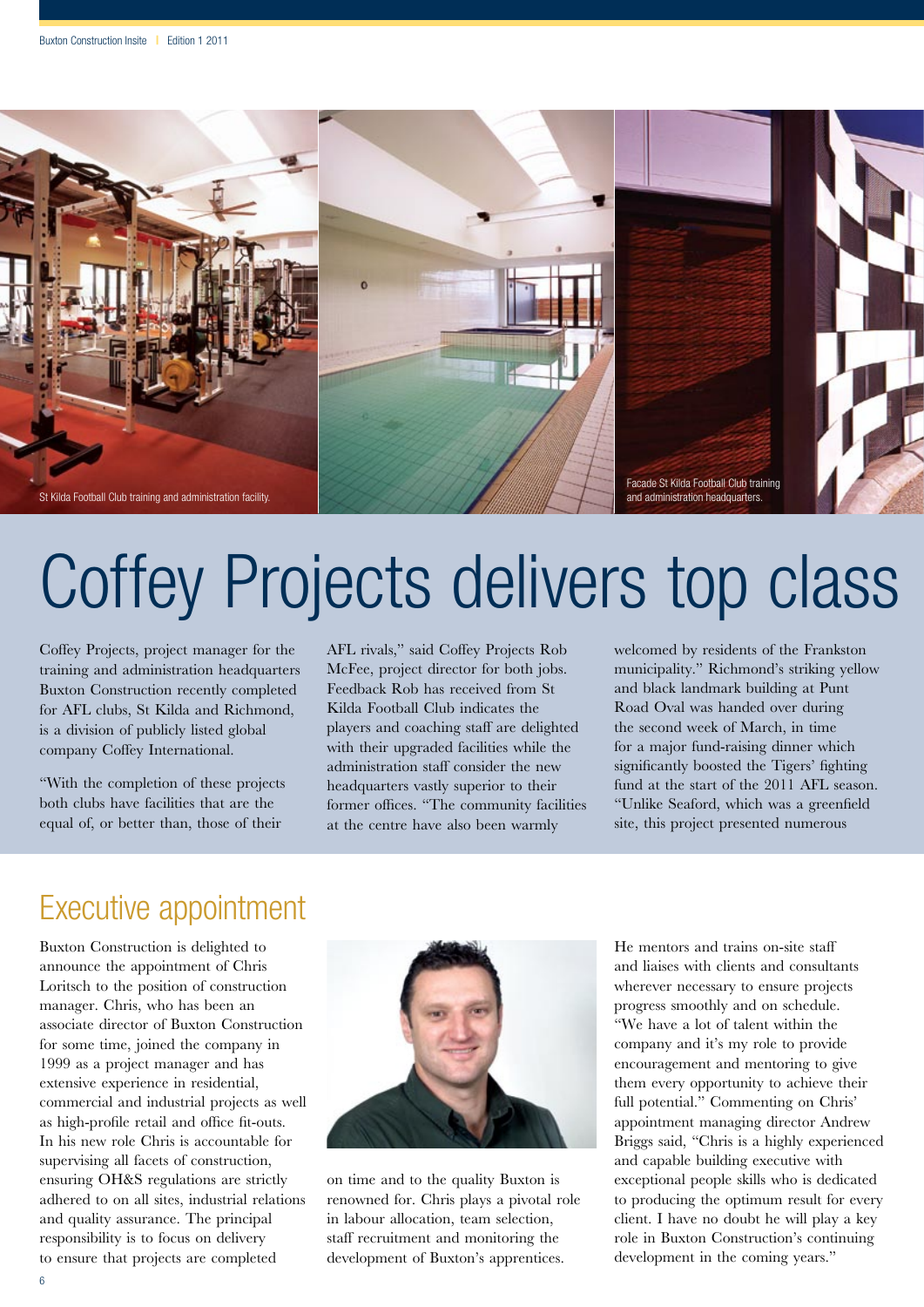

## sporting facilities

challenges working around Richmond Football Club's ongoing operations but to Buxton's credit they have worked through the issues exceptionally well with the various stakeholders including the manager of Yarra Park, Melbourne Cricket Club," Rob added.

Coffey Projects has demonstrated its capabilities in the sporting sector, having delivered a number of major projects including the Collingwood Football Club facilities at the Westpac Centre, Skilled Stadium premiership stand, Docklands stadium and the MCG northern stand.

The company has recently been appointed project manager for stage 3 southern stand redevelopment at Skilled Stadium by Geelong Football Club.

### Upgrade for Jack Dyer grandstand

The iconic grandstand – named after the legendary Jack Dyer – at Punt Road Oval is being refurbished by Buxton Construction in the final stage of the \$14 million upgrade of Richmond Football Club's training facilities.

Apart from painting, making good sections of seating and installation of two new coaching boxes, there will be little change to the exterior of the almost-100-year-old grandstand; it's inside the heritage-listed structure where the bulk

of the refurbishment will take place. The scope of the work includes gutting the interior and the construction of change room facilities, locker room, a community gym and showers to the standard set by the Victorian Football League for the TAC Cup competition.

The Richmond Football Club museum, which was previously housed in a building that has been demolished, will be relocated in the refurbished premises.



### **Introducing** Elizabeth Ting

Buxton Construction Contract Administrator

Elizabeth completed her building degree at the University of Melbourne in 2000 and immediately joined project management company, Davis Langdon. Two years later she was appointed by a major home building company to a client liaison role where she advised purchasers on contractual matters, scope of works and specifications. In order to broaden her experience, Elizabeth then worked as a contract administrator on commercial fit-outs, predominantly in the government sector.

In recent years she has been involved with a multi-apartment boutique development and Coles supermarket fit-outs with a large commercial construction company and, more recently, on a variety of school projects financed under the Federal Government's BER.

"I'd seen some of Buxton's projects and was very impressed with the quality of their work so when I had an opportunity to join their team I jumped at the chance," Elizabeth said. Elizabeth is currently the contract administrator for a \$6.2 million design and construct project consisting of a four-level, 19-apartment complex in Harold Street Hawthorn.